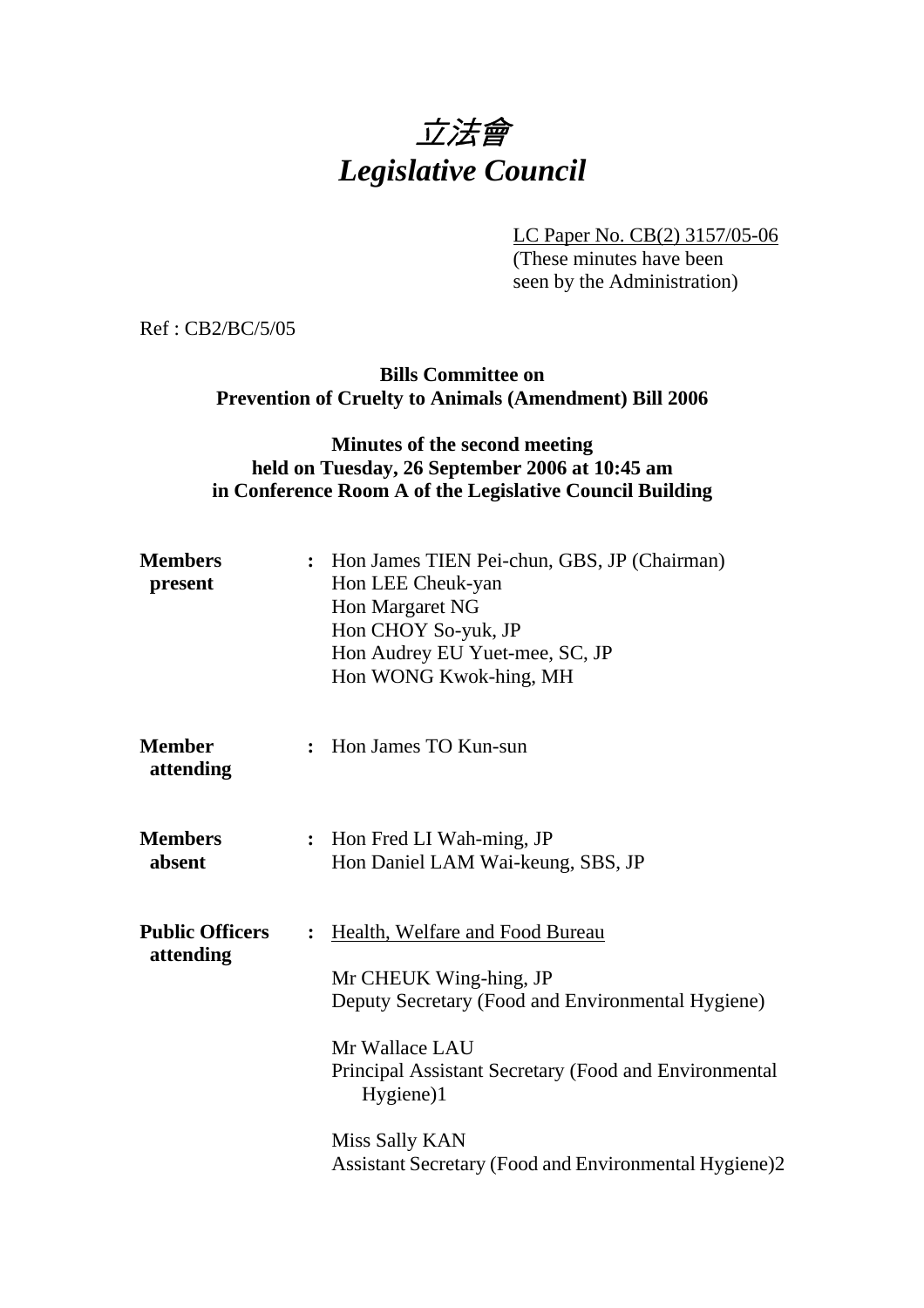#### Agriculture, Fisheries and Conservation Department

Mr LAU Sin-pang, JP Deputy Director

Dr Eric TAI Senior Veterinary Officer (Animal Management)(Acting)

Dr Kenny HO Chin-ho Veterinary Officer (NTN)

Department of Justice

Ms Lonnie NG Senior Government Counsel

 **invitation** 

#### Attendance by : Concern Group for Pets

Miss Grace CHEUNG Chairman

Miss Jacqueline LI Committee Member

Society for the Prevention of Cruelty to Animals (Hong Kong)

Mr Steven CALPIN Executive Director

Ms Kelly WONG Member of Executive Committee

Animal Earth

Ms Carmen CHAN **Officer** 

Miss NG So-shan **Officer** 

Hong Kong Alleycat Watch

Miss Helena CHUNG Chief Officer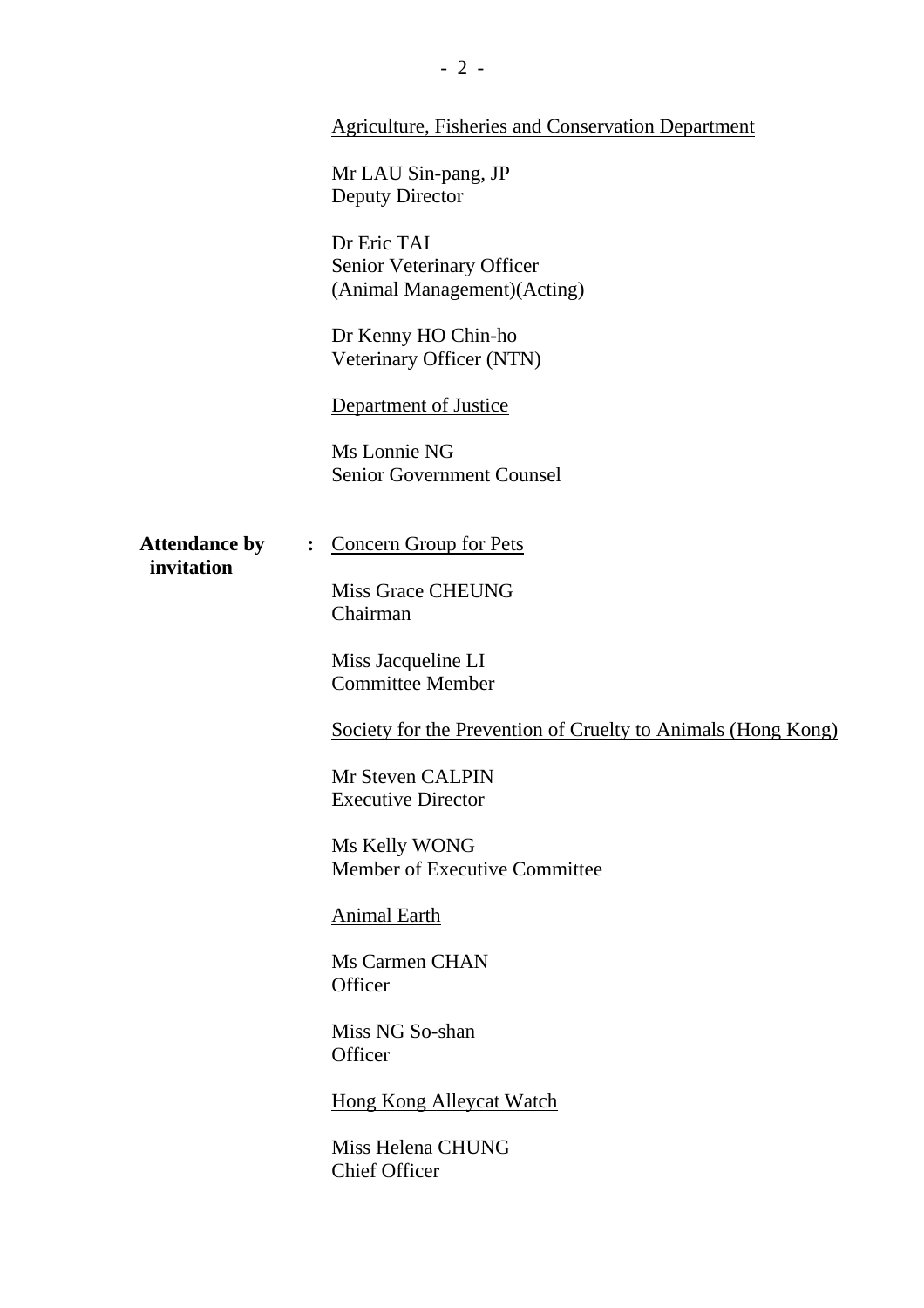BagMeHome

Miss CHU Po-shan Secretary

#### Civic Party

Ms Linda WONG Member

Ms Dora WONG Member

Hong Kong Kennel Club

Mr Matthew TSANG Honorary Secretary

The Hong Kong and Kowloon Kennel Association

Mr WAI Kee-shun Chartered President

Mr TANG Kwong-wing President

Yau Tsim Mong District Council

Mr CHAN Siu-tong Member, Yau Tsim Mong District Council

World Animal Rights (Charity) Association Ltd

Mr Raymond TSANG Advisor

#### Animals Asia Foundation

Ms Anneleise SMILLIE Education Director

Ms Tamara BOND General Counsel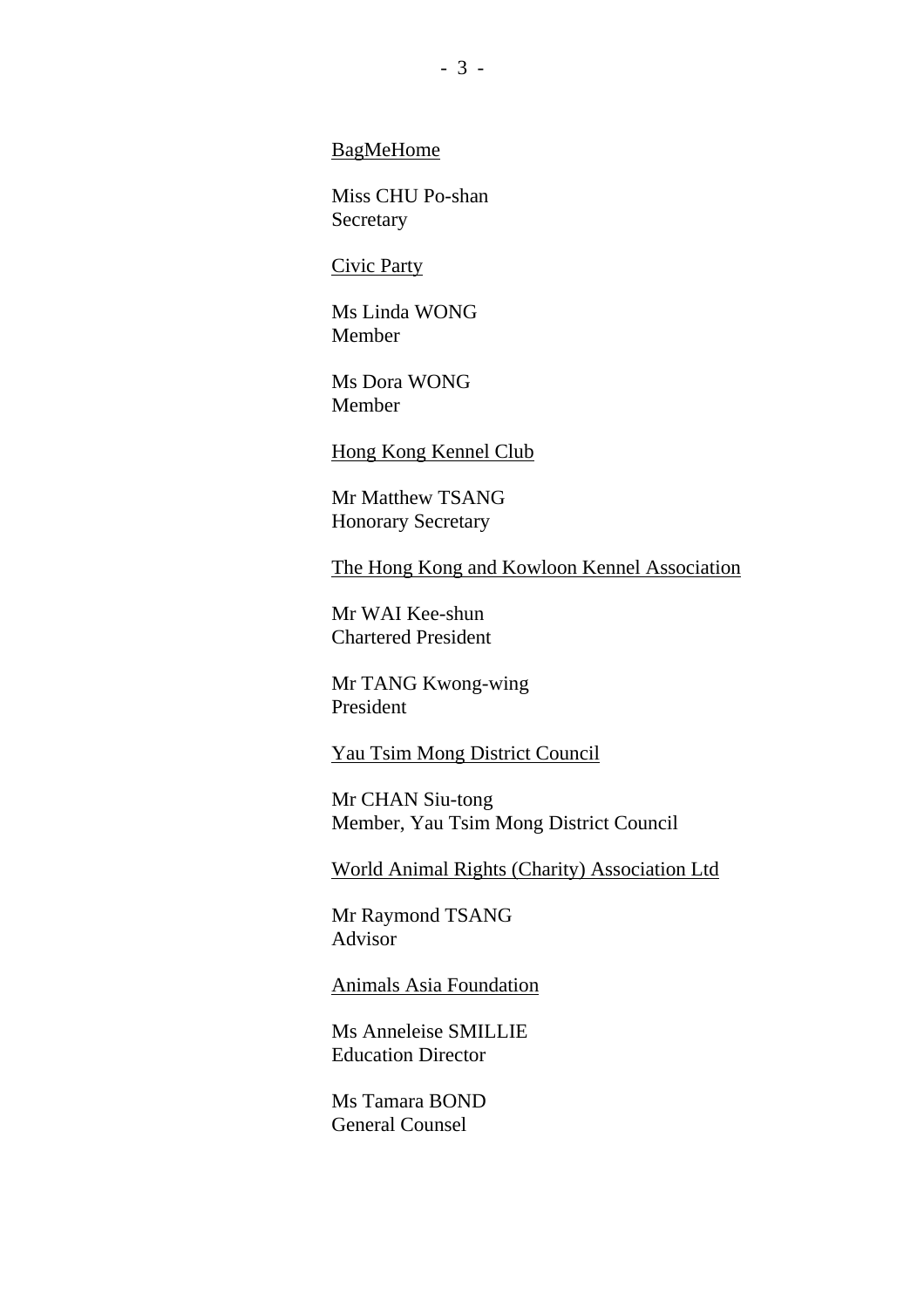|                               | Hong Kong No Kill City Forum                                        |  |
|-------------------------------|---------------------------------------------------------------------|--|
|                               | Dr John WEDDERBURN<br>Chair                                         |  |
|                               | Ms Jennie FUNG<br>Member                                            |  |
|                               | <b>Hong Kong Licensed Pet Traders Association</b>                   |  |
|                               | Mr LI Kwok Wai<br>Chairman                                          |  |
|                               | Mr SOM Wing Tung<br>Secretary                                       |  |
|                               | <b>Ms Charlotte TSUI</b>                                            |  |
|                               | Ms Althea TAN                                                       |  |
|                               | Dr Anthony JAMES                                                    |  |
|                               | <b>Mr CHIK Wing-keung</b>                                           |  |
|                               | <b>Mr Nelson LAM</b>                                                |  |
| <b>Clerk</b> in<br>attendance | Miss Odelia LEUNG<br>$\ddot{\cdot}$<br>Chief Council Secretary (2)6 |  |
| <b>Staff</b> in<br>attendance | Miss Kitty CHENG<br><b>Assistant Legal Adviser 5</b>                |  |
|                               | Ms Amy YU<br>Senior Council Secretary (2)3                          |  |
|                               | Ms Katherine YEUNG<br>Legislative Assistant (2)6                    |  |

#### Action

**I. Confirmation of minutes**  [LC Paper No. CB(2)2901/05-06 – Minutes of meeting on 21 July 2006]

The minutes of the meeting held on 21 July 2006 were confirmed.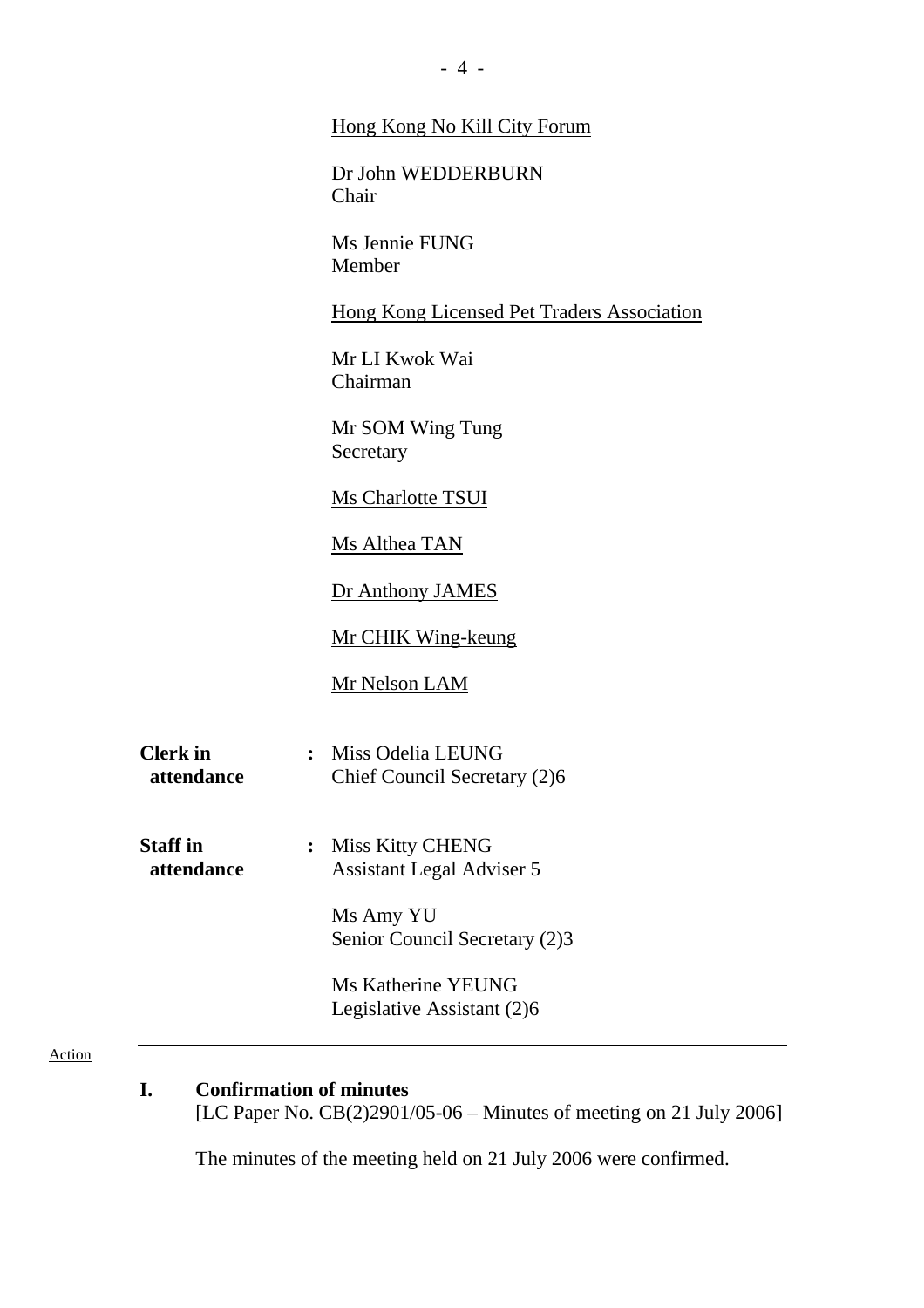# **II. Meeting with deputations/individuals and the Administration**

2. The Bills Committee deliberated (Index of proceedings attached at the **Appendix**).

Follow-up actions to be taken by the Administration

- Admin  $\alpha$  3. The Administration was requested to
	- (a) reflect to the law enforcement agencies (LEAs) the concerns raised by deputations that the LEAs had failed to appreciate the severity of offences under the Prevention of Cruelty to Animals Ordinance (Cap 169) and had not enforced the provisions vigorously;
	- (b) consider providing for heavier penalties for aggravated offences or repeated offences Cap 169;
	- (c) provide examples, if any, of existing legislation which had provisions for aggravated offences or repeated offences;
	- (d) review Cap 169 and provide a timetable on the overall review of Cap 169;
	- (e) consider addressing the less complex issues concerning cruelty to animals in the Bill, with the more complex issues being dealt with at a later stage, for example, whether abandoning animals should be made an offence under Cap 169;
	- (f) provide at the next meeting the number of inspections of pet shops and animal breeders conducted; and
	- (g) provide an updated response to views expressed by the deputations at the meeting.

4. The Chairman also requested the deputations to provide written submissions to the Bills Committee after the meeting if they had not done so.

### **III. Any other business**

Date of next meeting

5. Members agreed that the next meeting would be held on 10 October 2006 at 2:30 pm.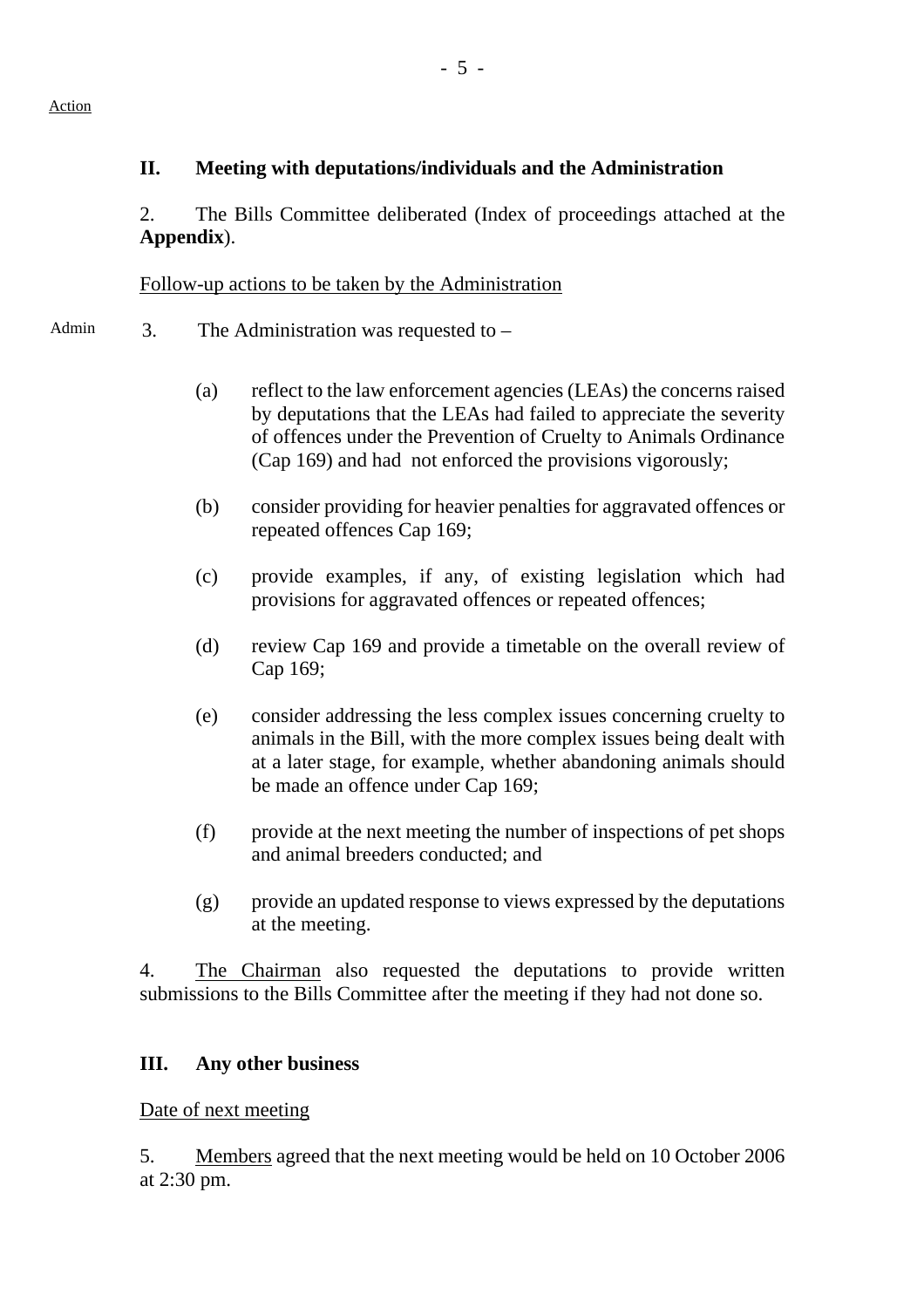### Action

6. The meeting ended at 12:53 pm.

Council Business Division 2 Legislative Council Secretariat 10 October 2006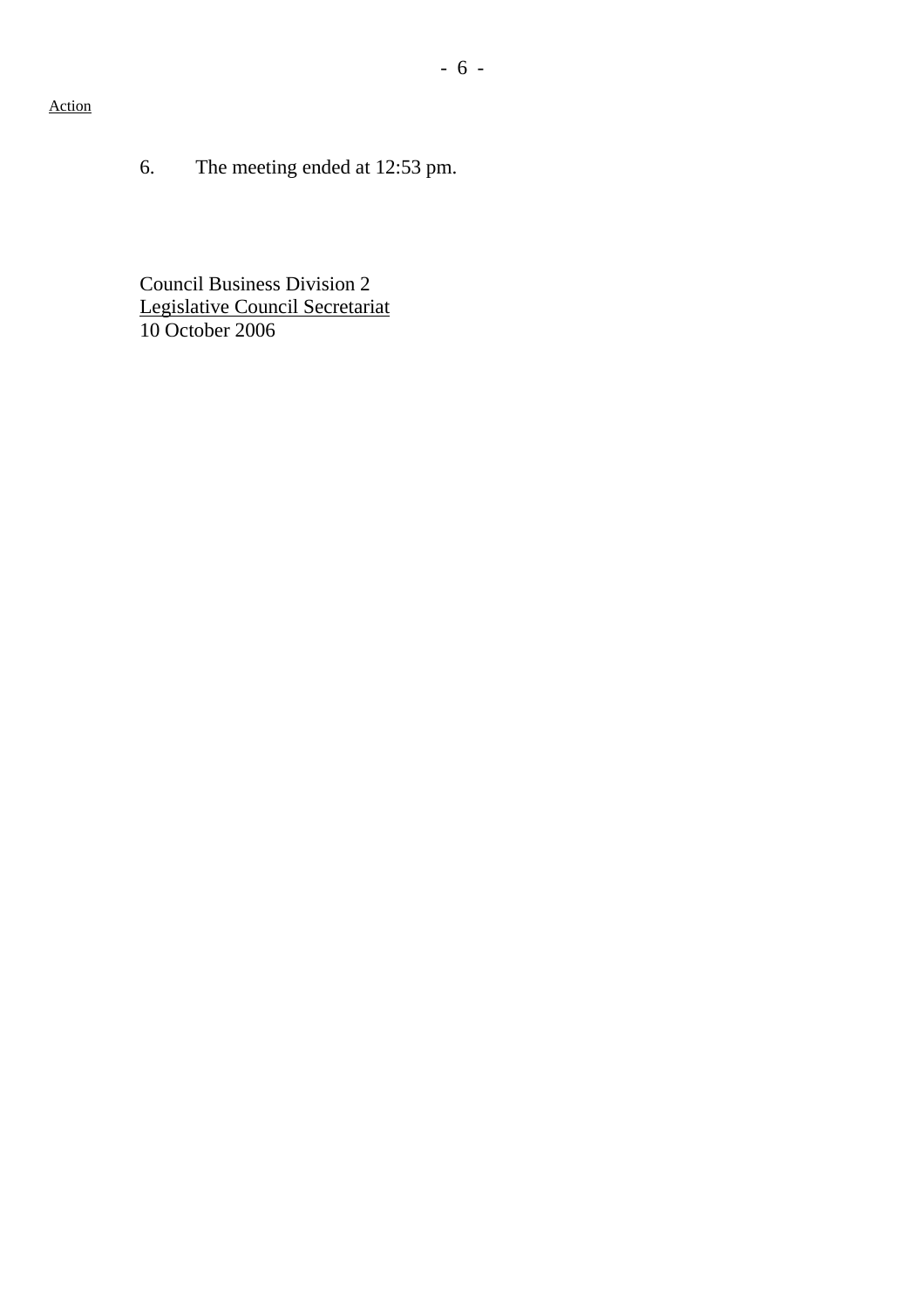# **Proceedings of the Bills Committee on Prevention of Cruelty to Animals (Amendment) Bill 2006 on Tuesday, 26 September 2006 at 10:45 am in Conference Room A of the Legislative Council Building**

| <b>Time marker</b>              | <b>Speaker</b>                                                             | <b>Subjects</b>                                                                                     | <b>Action required</b> |
|---------------------------------|----------------------------------------------------------------------------|-----------------------------------------------------------------------------------------------------|------------------------|
| 000000 - 000700 Chairman        |                                                                            | Confirmation of minutes of the meeting<br>held on 21 July 2006                                      |                        |
|                                 |                                                                            | Opening remarks                                                                                     |                        |
| 000701 - 001003 Chairman        | Admin                                                                      | Briefing by the Administration on the<br><b>Bill</b>                                                |                        |
|                                 | 001004 - 001114 Concern Group for Pets                                     | Presentation of views [LC Paper No.<br>$CB(2)2920/05-06(02)]$                                       |                        |
| 001115 - 001237 Society for the | Prevention of Cruelty to<br>Animals (Hong Kong)<br>(SPCA)                  | Presentation of views [LC Paper No.<br>$CB(2)2948/05-06(01)]$                                       |                        |
| 001238 - 001547 Animal Earth    |                                                                            | Presentation of views [LC Papers No.<br>$CB(2)2802/05-06(03)$<br>and<br>$CB(2)3085/05-06(02)]$      |                        |
|                                 | 001548 - 001859 Hong Kong Alleycat<br>Watch                                | Presentation of views [LC Paper No.<br>CB(2)2948/05-06(02)(Revised)]                                |                        |
| 001900 - 002210   BagMeHome     |                                                                            | Presentation of views [LC Paper No.<br>$CB(2)3061/05-06(02)]$                                       |                        |
| 002211 - 002519 Civic Party     |                                                                            | Presentation of views [LC Paper No.<br>$CB(2)3078/05-06(01)]$                                       |                        |
|                                 | 002520 - 002538 Hong Kong Kennel<br>Club                                   | Presentation of views<br>Expression of support for the Bill                                         |                        |
|                                 | 002539 - 002933 The Hong Kong and<br>Kowloon Kennel<br>Association (HKKKA) | Presentation of views [LC Paper No.<br>$CB(2)2980/05-06(01)]$<br>Expression of views on the special |                        |
|                                 |                                                                            | needs of certain training, e.g. training of<br>guard dogs.                                          |                        |
| 002934 - 002955                 | Yau Tsim Mong<br><b>District Council</b>                                   | Presentation of views<br>Expression of support for the Bill                                         |                        |
| $002956 - 003004$               | <b>World Animal Rights</b><br>(Charity) Association<br>Ltd                 | Presentation of views                                                                               |                        |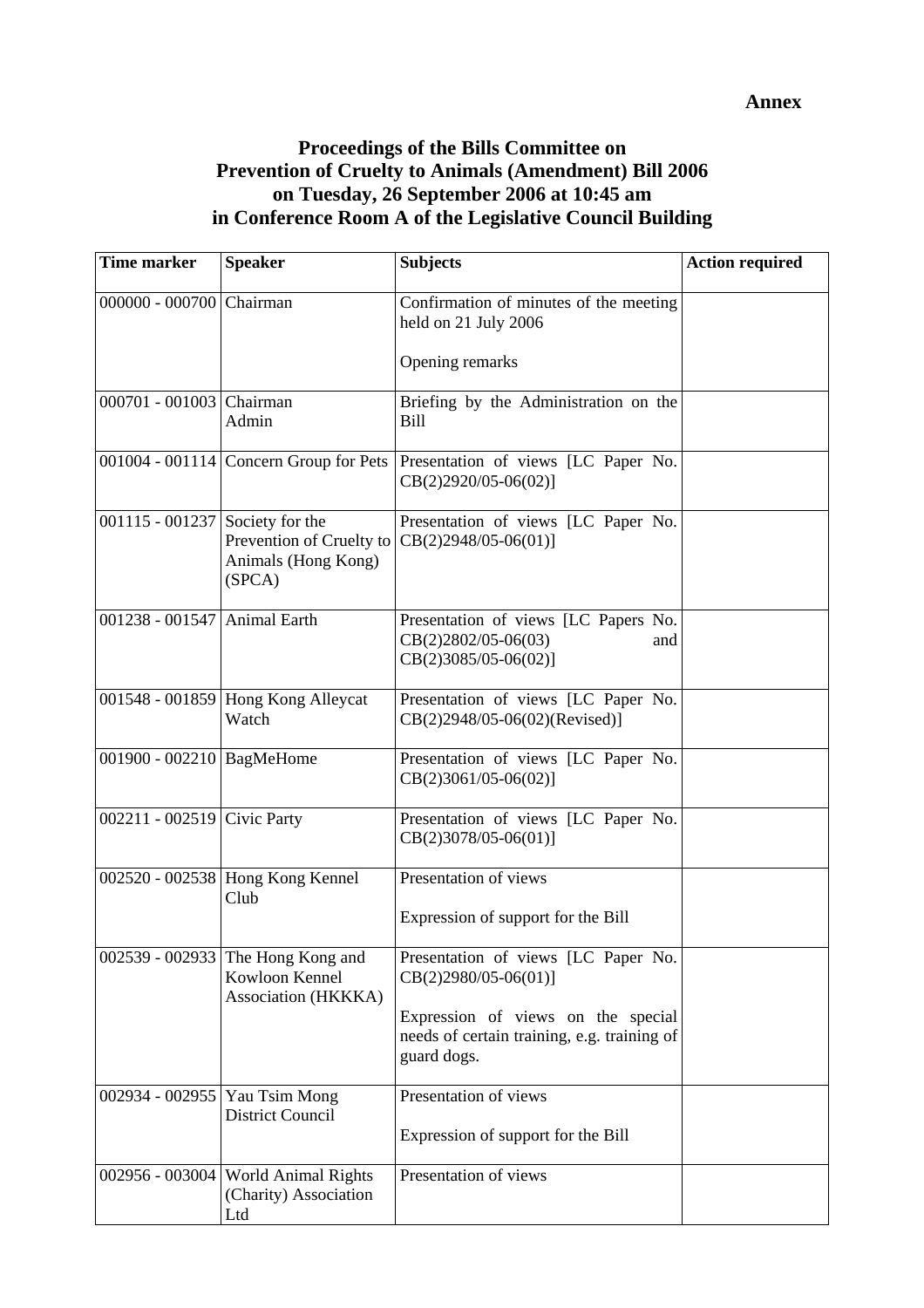| <b>Time marker</b>              | <b>Speaker</b>                                                | <b>Subjects</b>                                                                                                                                                                                                                                                                                                                                                                                                   | <b>Action required</b> |
|---------------------------------|---------------------------------------------------------------|-------------------------------------------------------------------------------------------------------------------------------------------------------------------------------------------------------------------------------------------------------------------------------------------------------------------------------------------------------------------------------------------------------------------|------------------------|
| 003005 - 003345 Animals Asia    | Foundation                                                    | Presentation of views [LC Paper No.<br>$CB(2)2948/05-06(03)$ ]                                                                                                                                                                                                                                                                                                                                                    |                        |
|                                 | 003346 - 003540 Hong Kong No Kill<br>City Forum               | Presentation of views [LC Paper No.<br>$CB(2)2948/05-06(04)]$                                                                                                                                                                                                                                                                                                                                                     |                        |
|                                 | 003541 - 003701 Hong Kong Licensed<br>Pet Traders Association | Presentation of views [LC Paper No.<br>$CB(2)3061/05-06(04)]$                                                                                                                                                                                                                                                                                                                                                     |                        |
| 003702 - 004144   Ms Althea TAN | Chairman                                                      | Presentation of views [LC Paper No.<br>$CB(2)3103/05-06(02)$ ]                                                                                                                                                                                                                                                                                                                                                    |                        |
|                                 | 004145 - 004443 Dr Anthony JAMES                              | Presentation of views [LC Paper No.<br>$CB(2)2948/05-06(23)$ ]                                                                                                                                                                                                                                                                                                                                                    |                        |
|                                 | 004444 - 004912 Mr CHIK Wing-keung                            | Presentation of views [LC Paper No.<br>$CB(2)2980/05-06(03)$ ]                                                                                                                                                                                                                                                                                                                                                    |                        |
|                                 | 004913 - 005025 Mr Nelson LAM                                 | Presentation of views                                                                                                                                                                                                                                                                                                                                                                                             |                        |
|                                 |                                                               | Expression of<br>for<br>support<br>the<br>Administration's proposal to increase<br>the maximum penalty for acts of cruelty<br>against animals                                                                                                                                                                                                                                                                     |                        |
|                                 |                                                               | Programme conducted by the Animal<br>Welfare Advisory Group<br>on<br>the<br>handling of cruelty to animal cases for<br>the police                                                                                                                                                                                                                                                                                 |                        |
|                                 | 005026 - 005355   Ms Charlotte TSUI                           | Presentation of views                                                                                                                                                                                                                                                                                                                                                                                             |                        |
|                                 |                                                               | of<br>Expression<br>for<br>the<br>support<br>recommendations of the Animal Earth                                                                                                                                                                                                                                                                                                                                  |                        |
|                                 |                                                               | The need for the Administration to look<br>squarely at the issue of animal abuse<br>which posed a serious social problem                                                                                                                                                                                                                                                                                          |                        |
| 005356 - 010557 Chairman        | Admin                                                         | Administration's initial response to<br>deputations' views expressed at the<br>meeting, as follows -                                                                                                                                                                                                                                                                                                              |                        |
|                                 |                                                               | setting the penalty<br>In<br>level<br>proposed<br>the<br>Bill,<br>the<br>in<br>Administration had made reference<br>to the penalties against cruelty to<br>animals in other countries. Other<br>relevant considerations taken into<br>account by the Administration<br>included the situation in Hong<br>Kong and relativity with the<br>penalty level of other offences such<br>as dangerous driving (normally a |                        |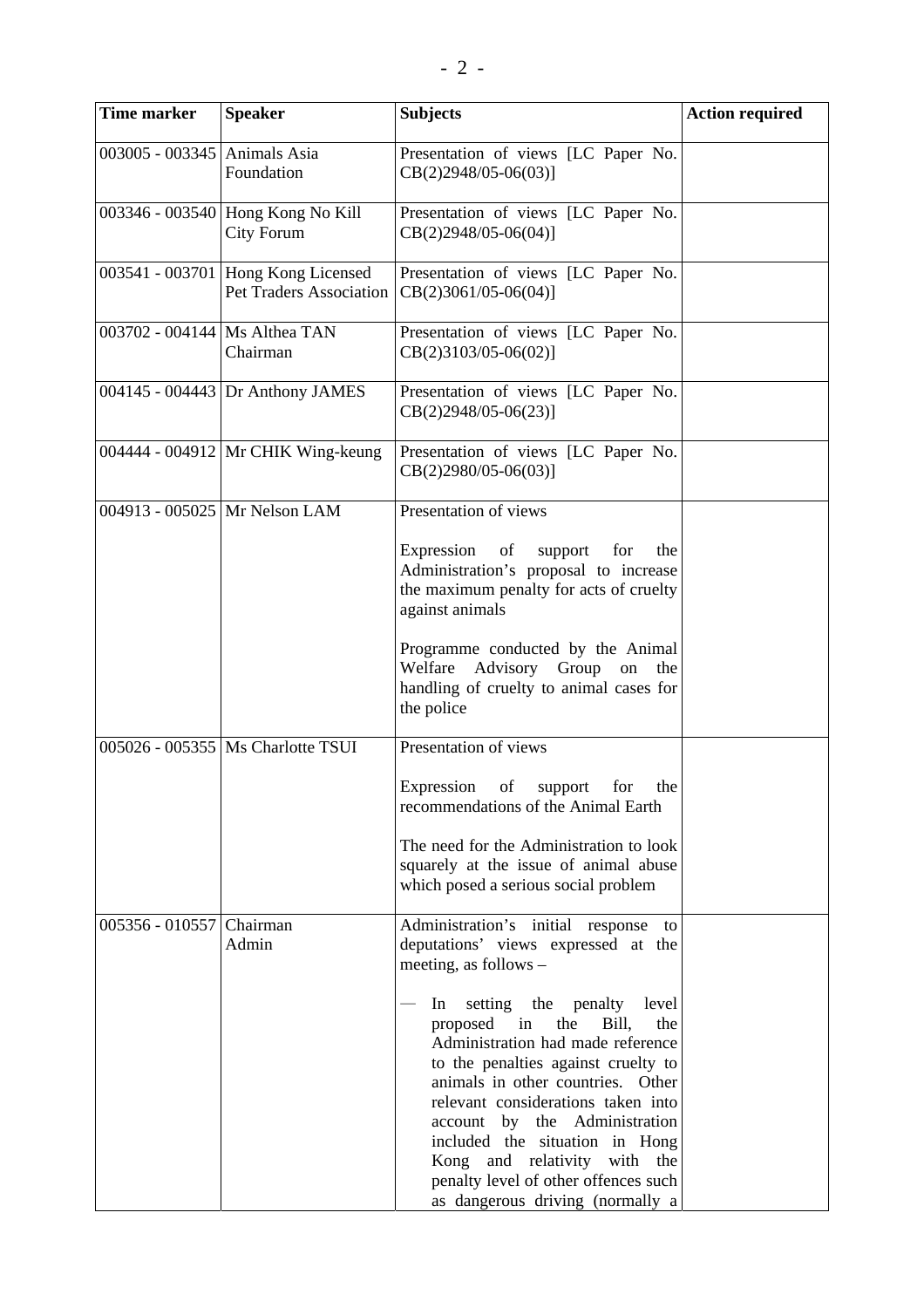| Time marker                 | <b>Speaker</b>             | <b>Subjects</b>                                                                                                                                                                                                                              | <b>Action required</b> |
|-----------------------------|----------------------------|----------------------------------------------------------------------------------------------------------------------------------------------------------------------------------------------------------------------------------------------|------------------------|
|                             |                            | maximum fine of \$25,000), and<br>assault on police officer (maximum<br>2-year imprisonment).                                                                                                                                                |                        |
|                             |                            | The<br>proposed<br>penalty<br>level<br>represented a significant increase in<br>penalty for offences under Cap 169,<br>which would bring home to the<br>society and the courts the severity<br>of offences concerning cruelty to<br>animals. |                        |
|                             |                            | The proposed increase in penalty,<br>together with enhanced efforts in<br>promoting<br>responsible<br>animal<br>guardianship and respect for animal<br>lives, would serve the purpose of<br>deterring cruelty to animals.                    |                        |
|                             |                            | The Administration considered it<br>inappropriate to set a minimum<br>penalty<br>the<br>as<br>would<br>court<br>determine the appropriate amount<br>of penalty having regard to the<br>circumstances of each case.                           |                        |
|                             |                            | The Administration would reflect The Administration<br>to the law enforcement agencies to take action under<br>(LEAs) the concerns raised by<br>deputations that the LEAs had not the minutes.<br>enforced the provisions vigorously.        | paragraph $3(a)$ of    |
|                             |                            | An overall review of Cap 169<br>required careful considerations of<br>issues<br>involved<br>and<br>the<br>the<br>Administration could not commit a<br>timetable on review at this stage.                                                     |                        |
| 010558 - 011234 Chairman    | Mr WONG Kwok-hing<br>Admin | member's<br>A<br>view<br>that<br>the<br>Administration should further increase<br>for<br>offences<br>penalty<br>level<br>the<br>concerning cruelty to<br>animals<br>as<br>requested by many deputations                                      |                        |
|                             |                            | Concern about the lack of legislative<br>provisions to protect the welfare of stray<br>cows                                                                                                                                                  |                        |
| 011235 - 011804 Mr James TO | Admin<br>Chairman          | The need to update Cap 169 to reflect<br>the society's changing attitude and<br>value towards animals                                                                                                                                        |                        |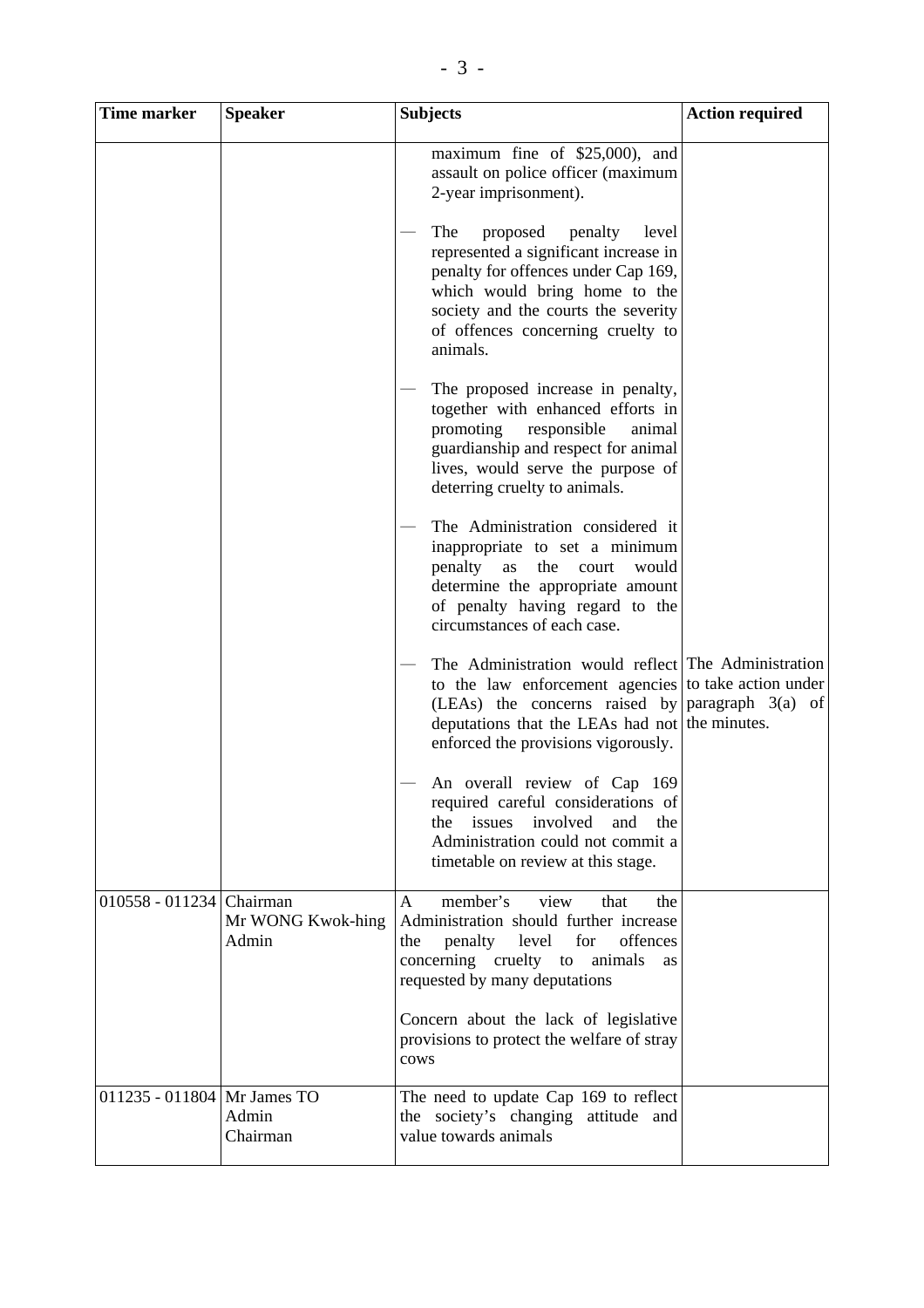| Time marker                    | <b>Speaker</b>                                                                | <b>Subjects</b>                                                                                                                                                                                                                                                                            | <b>Action required</b>              |
|--------------------------------|-------------------------------------------------------------------------------|--------------------------------------------------------------------------------------------------------------------------------------------------------------------------------------------------------------------------------------------------------------------------------------------|-------------------------------------|
| 011805 - 012626   Ms Audrey EU | Admin<br>Chairman                                                             | which<br>The<br>countries<br>the<br>to<br>Administration had made reference<br>when setting the penalty level proposed<br>in the Bill                                                                                                                                                      |                                     |
|                                |                                                                               | A member's view that it was not<br>appropriate to draw reference to the<br>penalty level for the offences of assault<br>on the police and dangerous driving in<br>determining the penalty level for<br>offences of cruelty to animals                                                      |                                     |
|                                |                                                                               | Discussion on whether it was feasible to<br>impose other penalties on convicted<br>offenders such as lifelong ban from<br>animal<br>ownership<br>and mandatory<br>psychiatric treatment                                                                                                    |                                     |
|                                |                                                                               | The Administration was requested to $-$                                                                                                                                                                                                                                                    |                                     |
|                                |                                                                               | (a) consider providing for heavier The Administration<br>penalties for aggravated offences or to take action under<br>repeated offences under Cap $169$ ; paragraph $3(b)$ of<br>and                                                                                                       | the minutes.                        |
|                                |                                                                               | (b) review Cap 169 and provide a The Administration<br>timetable on the overall review of to take action under<br>Cap 169.                                                                                                                                                                 | paragraph $3(d)$ of<br>the minutes. |
|                                | 012627 - 013513   Mr LEE Cheuk-yan<br>Admin<br>Chairman<br>Hong Kong Licensed | member's<br>view<br>that<br>A<br>the<br>Administration should further increase<br>the penalty level proposed in the Bill to<br>send a strong message that cruelty to<br>Pet Traders Association animals would not be tolerated by the<br>society.                                          |                                     |
|                                |                                                                               | Concern about the small number of<br>prosecutions in relation to offences<br>under Cap 169 and whether the LEAs<br>conducted regular inspections on pet<br>shops and animal breeders                                                                                                       |                                     |
|                                |                                                                               | Explanation by the Administration that<br>Agriculture,<br>Fisheries<br>the<br>and<br>Conservation<br>Department<br>(AFCD)<br>conducted regular inspections on pet<br>shops and was planning to draw up a<br>charter setting out the requirements for<br>keeping dogs at construction sites |                                     |
|                                |                                                                               | Hong Kong Licensed Pet Traders<br>Association's view that in amending<br>Cap 169, the Administration should take<br>into account the impact of the proposed<br>amendments on the pet trade and the<br>feasibility of the proposed amendments                                               |                                     |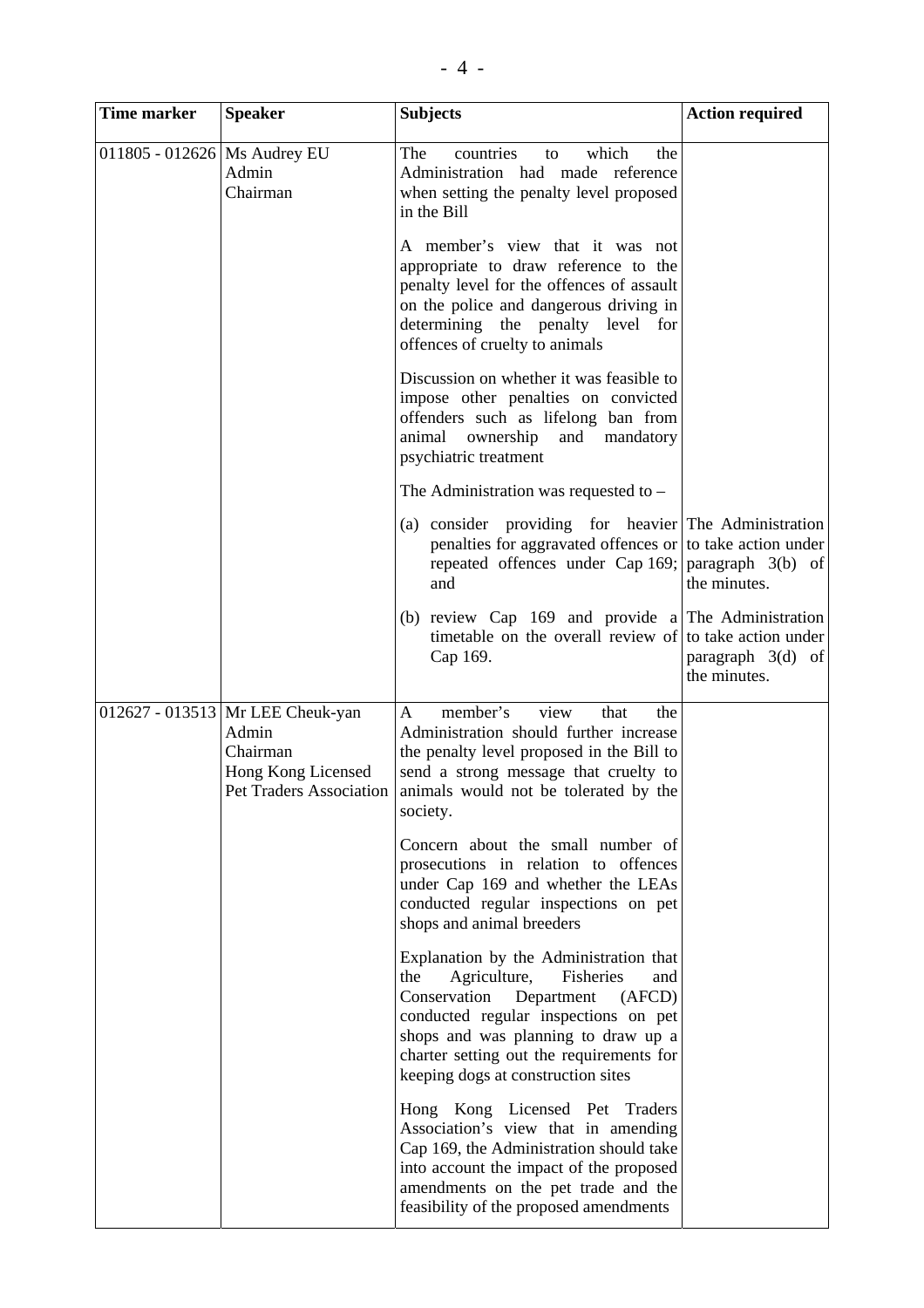| <b>Time marker</b>             | <b>Speaker</b>                                         | <b>Subjects</b>                                                                                                                                                                                                                                                                                                                                                                                                                                                                                                                                                                                                                                                                                                                                                                                                                                 | <b>Action required</b> |
|--------------------------------|--------------------------------------------------------|-------------------------------------------------------------------------------------------------------------------------------------------------------------------------------------------------------------------------------------------------------------------------------------------------------------------------------------------------------------------------------------------------------------------------------------------------------------------------------------------------------------------------------------------------------------------------------------------------------------------------------------------------------------------------------------------------------------------------------------------------------------------------------------------------------------------------------------------------|------------------------|
|                                | 013514 - 014015 Miss CHOY So-yuk<br>Admin              | The need to promote the concept of<br>animal welfare and responsible animal<br>guardianship<br>The Administration was requested to The Administration<br>consider addressing the less complex to take action under<br>issues concerning cruelty to animals in $\vert$ paragraph 3(e) of<br>the context of the Bill, with the more the minutes.<br>complex issues being dealt with at a<br>later stage.                                                                                                                                                                                                                                                                                                                                                                                                                                          |                        |
|                                | 014016 - 014537 Mr WONG Kwok-hing<br>Chairman<br>Admin | The need for an overall review of<br>Cap 169<br>The need for the Administration to look<br>after the welfare of stray cows                                                                                                                                                                                                                                                                                                                                                                                                                                                                                                                                                                                                                                                                                                                      |                        |
| 014538 - 015346   Ms Audrey EU | Admin<br>Chairman<br><b>SPCA</b><br>Civic Party        | The Administration was requested to The Administration<br>provide examples, if any, of existing to take action under<br>legislation which had provisions for paragraph $3(c)$ of<br>aggravated<br>offences<br><b>or</b><br>offences.<br>SPCA's view that abandoning animals,<br>an act of cruelty, should be made an<br>offence within the penalties proposed<br>Explanation by the Administration that<br>abandoning animals without reasonable<br>excuse already constituted an offence<br>under<br>section<br>22<br>of the<br>Rabies<br>Ordinance (Cap 421) which carried a<br>maximum penalty of a fine of \$10,000<br>and imprisonment for 6 months<br>Civic Party's view that abandonment of<br>animals should be made an offence<br>under Cap 169 to convey the message<br>that abandonment of animals constituted<br>cruelty to animals | repeated the minutes.  |
| 015347 - 015456 HKKKA          |                                                        | The need to consider all relevant factors<br>in considering review of animal-related<br>legislation, e.g. the implications of<br>including abandonment of animals in<br>Cap 169 on activities such as releasing<br>animals for religious reasons.                                                                                                                                                                                                                                                                                                                                                                                                                                                                                                                                                                                               |                        |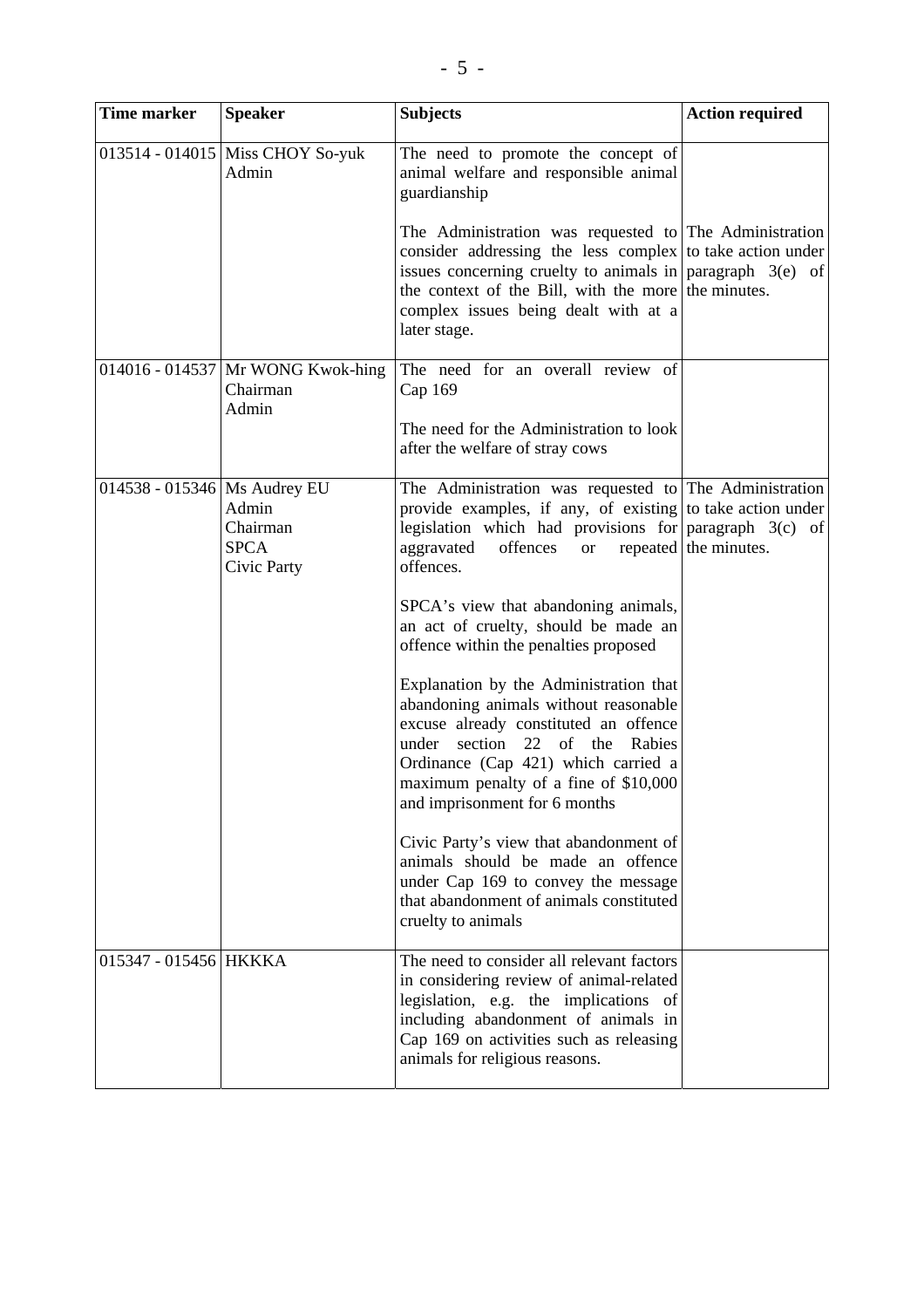| <b>Time marker</b>           | <b>Speaker</b>                                        | <b>Subjects</b>                                                                                                                                                                                                                                                                                                                                                                                                                                                                                                                                                                                                                                                                                                                               | <b>Action required</b>                                                          |
|------------------------------|-------------------------------------------------------|-----------------------------------------------------------------------------------------------------------------------------------------------------------------------------------------------------------------------------------------------------------------------------------------------------------------------------------------------------------------------------------------------------------------------------------------------------------------------------------------------------------------------------------------------------------------------------------------------------------------------------------------------------------------------------------------------------------------------------------------------|---------------------------------------------------------------------------------|
|                              | 015457 - 015720 Miss CHOY So-yuk<br>Chairman<br>Admin | The Administration would report to the<br>Bills Committee at the next meeting on<br>issues concerning cruelty to animals<br>which could be addressed in the Bill.<br>Explanation by the Administration that<br>releasing animals for religious reasons<br>was deemed a reasonable excuse for<br>abandoning animals, and as such would<br>not constitute an offence under the<br>Rabies Ordinance (Cap 421).                                                                                                                                                                                                                                                                                                                                   | The Administration<br>to take action under<br>paragraph 3(e) of<br>the minutes. |
| 015721 - 015854 Chairman     | Animal Earth                                          | The need for the Administration to<br>update the policy on animal welfare to<br>reflect the views of society                                                                                                                                                                                                                                                                                                                                                                                                                                                                                                                                                                                                                                  |                                                                                 |
| 015855 - 020015 Animals Asia | Foundation                                            | Disagreement with the Administration's<br>view that setting up minimum penalty<br>would encroach on the independence of<br>the Judiciary                                                                                                                                                                                                                                                                                                                                                                                                                                                                                                                                                                                                      |                                                                                 |
|                              | 020016 - 020125 Mr CHIK Wing-keung                    | The view that killing animals as food<br>should be done in a humane manner                                                                                                                                                                                                                                                                                                                                                                                                                                                                                                                                                                                                                                                                    |                                                                                 |
| 020126 - 020155   BagMeHome  |                                                       | The Administration was requested to<br>provide a response to the following -<br>whether<br>Administration<br>the<br>(a)<br>conducted any regular inspections<br>on animal breeders, construction<br>sites where dogs were kept and<br>private stray animals farms; if yes,<br>the records of such inspections and<br>public's access to such information;<br>number<br>of<br>$(b)$ the<br>prosecutions<br>instituted against animal breeders,<br>construction sites where dogs were<br>kept and private stray animals<br>farms for offences relating to<br>cruelty to animals, the records of<br>such information and<br>public's<br>access to such information; and<br>(c) how the Administration regulated<br>the crematoriums for animals. | The Administration<br>to take action under<br>paragraph 3(g) of<br>the minutes. |
| 020156 - 020425 Civic Party  |                                                       | Examples of inadequacies of Cap 169                                                                                                                                                                                                                                                                                                                                                                                                                                                                                                                                                                                                                                                                                                           |                                                                                 |
| 020426 - 020617 Chairman     | Mr LEE Cheuk-yan<br>Ms Audrey EU                      | Date of next meeting                                                                                                                                                                                                                                                                                                                                                                                                                                                                                                                                                                                                                                                                                                                          |                                                                                 |